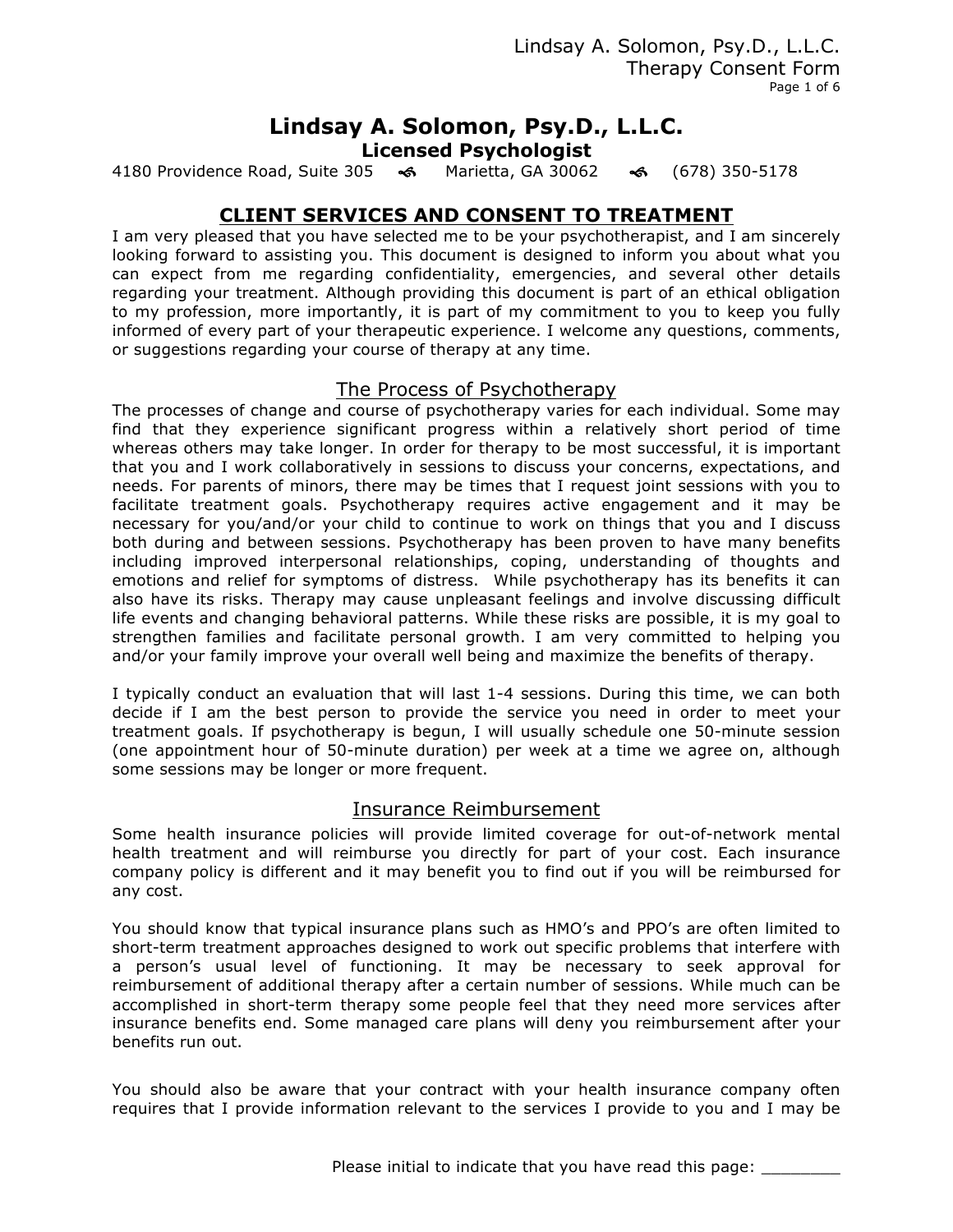required to provide a *Psychiatric Diagnosis*. Your insurance company may also request that I provide additional personal history and clinical information or copies of your entire Clinical Record. In such situations, I will discuss with you your options. I will also make every effort to release only the minimum information about you that is necessary for the purpose of reimbursement. This information will become part of the insurance company files.

*I encourage you to carefully weigh the economic benefits against the privacy risks that may arise from sharing the information described above when determining whether or not to request reimbursement from your insurance carrier.* 

## Confidentiality & Records

The law protects the privacy of all communications between a patient and a psychologist. In most situations, I can only release information about your treatment to others if you sign a written Authorization form that meets certain legal requirements imposed by HIPAA. There are other situations that require only that you provide written, advance consent. Your signature on this Agreement provides consent for those activities, as follows:

- I may occasionally find it helpful to consult other health and mental health professionals about a case. During a consultation, I make every effort to avoid revealing the identity of my client. The other professionals are also legally bound to keep the information confidential. If you don't object, I will not tell you about these consultations unless I feel that it is important to our work together. I will note all consultations in your Clinical Record (which is called "PHI" in my Notice of Psychologist's Policies and Practices to Protect the Privacy of Your Health Information).
- If a client threatens to harm himself/herself, I may be obligated to seek hospitalization for him/her or to contact family members or others who can help provide protection.

There are some situations where I am permitted or required to disclose information without either your consent or Authorization:

- If you are involved in a court proceeding and a request is made for information concerning my professional services, such information is protected by the psychologist-patient privilege law. I cannot provide any information without your written authorization, or a court order. If you are involved in or contemplating litigation, you should consult with your attorney to determine whether a court would be likely to order me to disclose information.
- If a government agency is requesting the information for health oversight activities, I may be required to provide it for them.
- If a client files a complaint or lawsuit against me, I may disclose relevant information regarding that patient in order to defend myself.
- If a client files a worker's compensation claim, and I am providing treatment related to the claim, I must, upon appropriate request, furnish copies of all medical reports and bills.

There are some situations in which I am legally obligated to take actions, which I believe are necessary to attempt to protect others from harm and I may have to reveal some information about a client's treatment. These situations are unusual in my practice:

- If I have reason to believe that a child has been abused, the law requires that I file a report with the appropriate governmental agency, usually the Department of Human Resources. I will also file a report with the appropriate Law Enforcement Agency. Once such a report is filed, I may be required to provide additional information.
- If I have reasonable cause to believe that a disabled adult or elder person has had a physical injury or injuries inflicted upon such disabled adult or elder person, other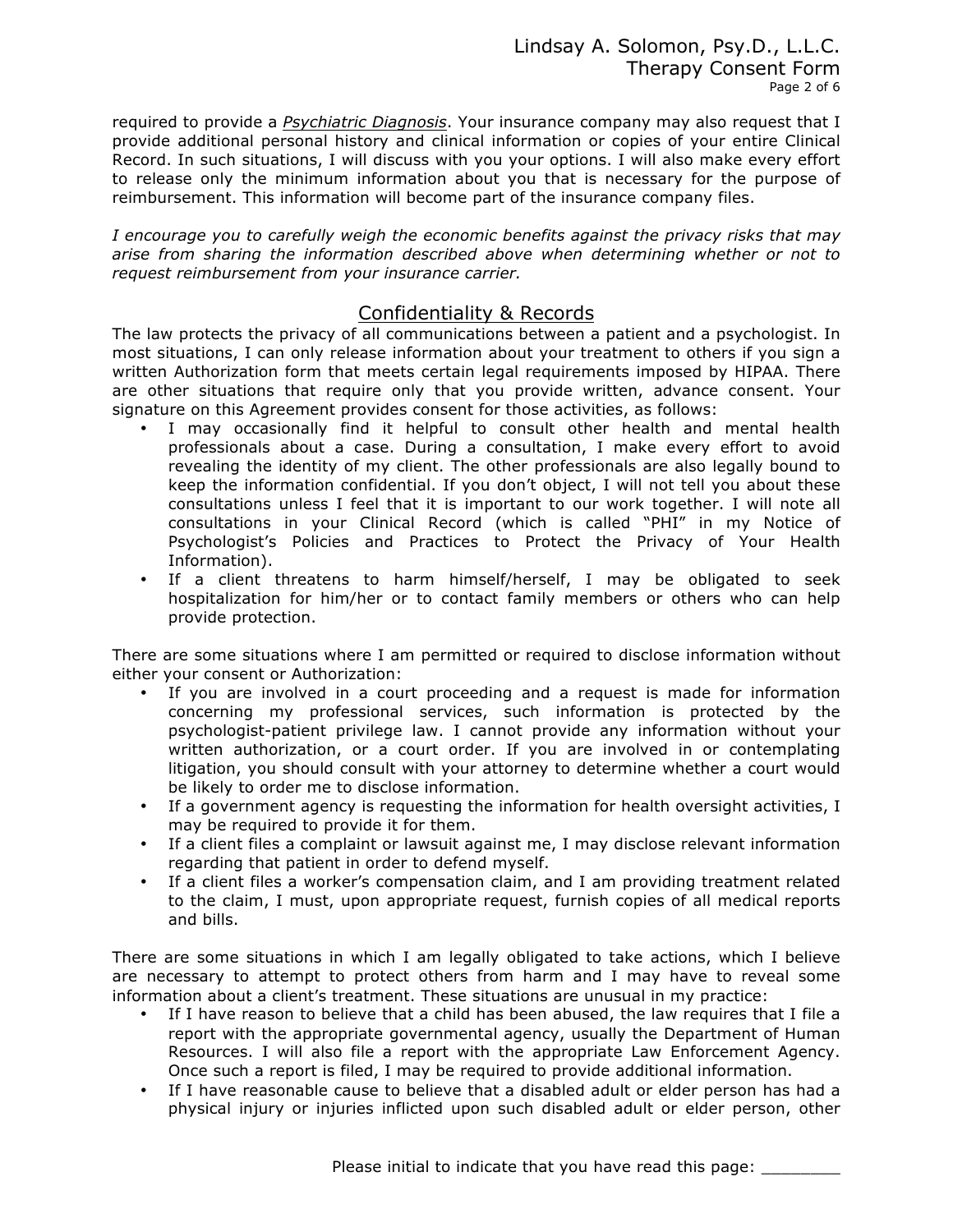than by accidental means, or has been neglected or exploited, I must report to an agency designated by the Department of Human Resources. Once such a report is filed, I may be required to provide additional information.

If I determine that a client presents a serious danger of violence to another, I may be required to take protective actions. These actions may include notifying the potential victim, and/or contacting the police, and/or seeking hospitalization for the client.

If such a situation arises, I will make every effort to fully discuss it with you before taking any action and I will limit my disclosure to what is necessary.

While this written summary of exceptions to confidentiality should prove helpful in informing you about potential problems, it is important that we discuss any questions or concerns that you may have now or in the future. The laws governing confidentiality can be quite complex, and I am not an attorney. In situations where specific advice is required, formal legal advice may be needed.

#### Professional Records

The laws and standards of my profession require that I keep Protected Health Information about you in your Clinical Record. Except in unusual circumstances that involve danger to yourself and others or makes reference to another person (unless such other person is a health care provider) and I believe that access is reasonably likely to cause substantial harm to such other person or where information has been supplied to me confidentially by others, you may examine and/or receive a copy of your Clinical Record, if you request it in writing. Because those are professional records, they may be misinterpreted and/or upsetting to untrained readers. For this reason, I recommend that you initially review them in my presence, or have them forwarded to another mental health professional so you can discuss the contents. My fee for copying a Clinical Record is \$1.00 per page. If I need to refuse your request for access to your records, you have a right of review (except for information provided to me confidentially by others), which I will discuss with you upon request.

In addition, I may also keep a set of Psychotherapy Notes on your case. These Notes are for my own use and are designed to assist me in providing you with the best treatment. While the contents of Psychotherapy Notes vary from client to client, they generally consist of rather cryptic notes to me about our work that would not be very meaningful to others. They may also contain particularly sensitive information that you or others reveal to me that is not required to be included in your Clinical Record. These Psychotherapy Notes are kept separate from your Clinical Record. Your Psychotherapy Notes are not available to you and cannot be sent to anyone else without your written, signed authorization. In most cases, I would refuse to release these unless mandated by law, so this information remains highly protected and confidential. Insurance companies cannot require you to authorize me to release my Psychotherapy Notes as a condition of coverage nor penalize you in any way for your refusal to provide it.

### Structure and Cost of Sessions

 I agree to provide psychotherapy for the fee of \$175.00 per 50-minute session. The fee for each session will be due at the beginning of each session. Cash, personal checks or Visa/Mastercard/American Express credit cards are acceptable forms of payment and I will provide you with a receipt of payment if you request it. A \$30 fee will be collected for each check that does not clear with the bank.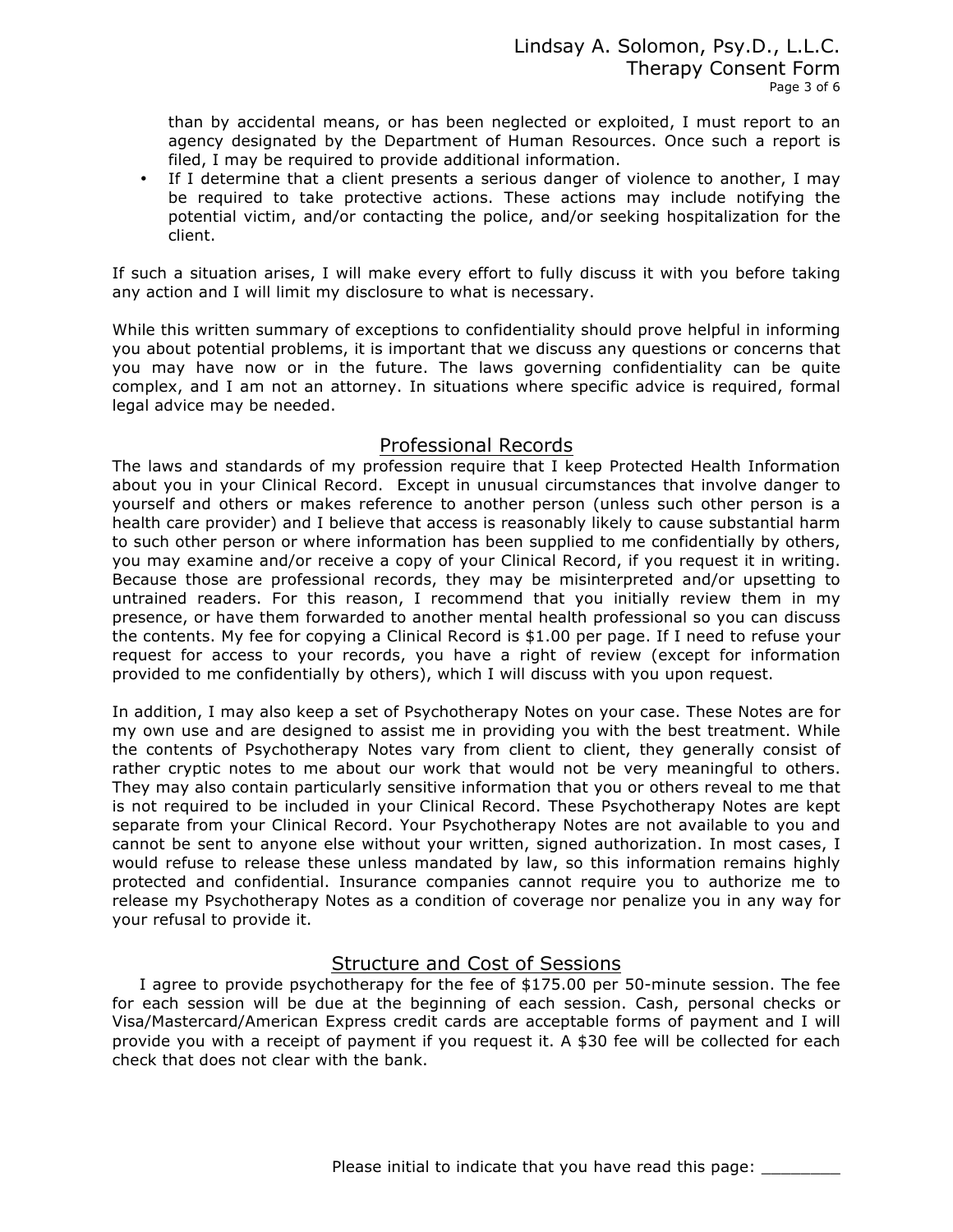In addition to weekly appointments, you may ask me to provide other professional services. The fee for additional services related to psychotherapy is the same, and I will break down the hourly cost if I work for periods of less than one hour. Other services may include report writing, telephone conversations lasting longer than 10 minutes, consulting with other professionals with your permission, preparation of records or treatment summaries, and the time spent performing any other service you may request of me.

#### Legal Proceedings

If I choose to authorize my attorney to speak with Dr. Solomon, I agree and understand that Dr. Solomon will only provide my attorney information about myself (if I am the client), or my child or children (if he/she/they are the therapy client(s)). My attorney and I agree to never subpoena for Court or examine Dr. Solomon through deposition on any issues, including those they discuss with one another. My attorney and I also agree to never subpoena or require that Dr. Solomon produce any documents of any type. My only reason for seeking out the services of Dr. Solomon is to improve my child or children's mental health.

If Dr. Solomon agrees to participate in any type of legal involvement, including speaking with my attorney, I will be expected to pay for all of Dr. Solomon's professional time, including preparation, consultation with attorneys and transportation costs, even if she is called to testify by another party. Because of the difficulties posed by legal involvement, I agree to pay the fee of \$300 per hour for preparation and attendance at any legal proceeding. **I also agree to pay a minimum pre-payment for four hours of time (preparation, travel and testimony) at least 24 hours prior to Dr. Solomon arriving at any legal proceeding, including court and depositions.**

If my account has not been paid for more than 60 days and arrangements for payment have not been agreed upon, Dr. Solomon has the option of using legal means to secure the payment. This may involve hiring a collection agency or going through small claims court which will require Dr. Solomon to disclose otherwise confidential information. If such legal action is required, all related costs will be included in the claim (which includes principal, legal fees and interest).

### Cancellation Policy

 In the event that you are unable to keep an appointment, **please make every effort to notify me at least 24 hours in advance**. If such advance notice is not received, you will be financially responsible for your hourly payment of the session you missed. Because I do understand unexpected emergencies, you will not be charged for the first session for which you do not provide 24 hours notice. However, if you miss an appointment (or cancel with less than 24 hours notice) you will be charged the full fee of missed sessions each time after the 1st time. If you miss a scheduled appointment, please assume that future appointments are not held. If you agree to keep payment information on file, such as a credit card number, Dr. Solomon will collect the fee(s) for all appointments cancelled without 24 hours notice (except on the first such occasion) with the payment information that is kept on file. Please note that insurance companies do not reimburse for missed sessions.

## Contacting Me and Emergency Procedures

 I am often not immediately available by telephone; therefore I have a confidential voicemail service that I monitor frequently throughout the business day. However, I often am not available to return calls until the following business day. If you prefer, I am also available to communicate via e-mail. If you leave me a voicemail message and/or send me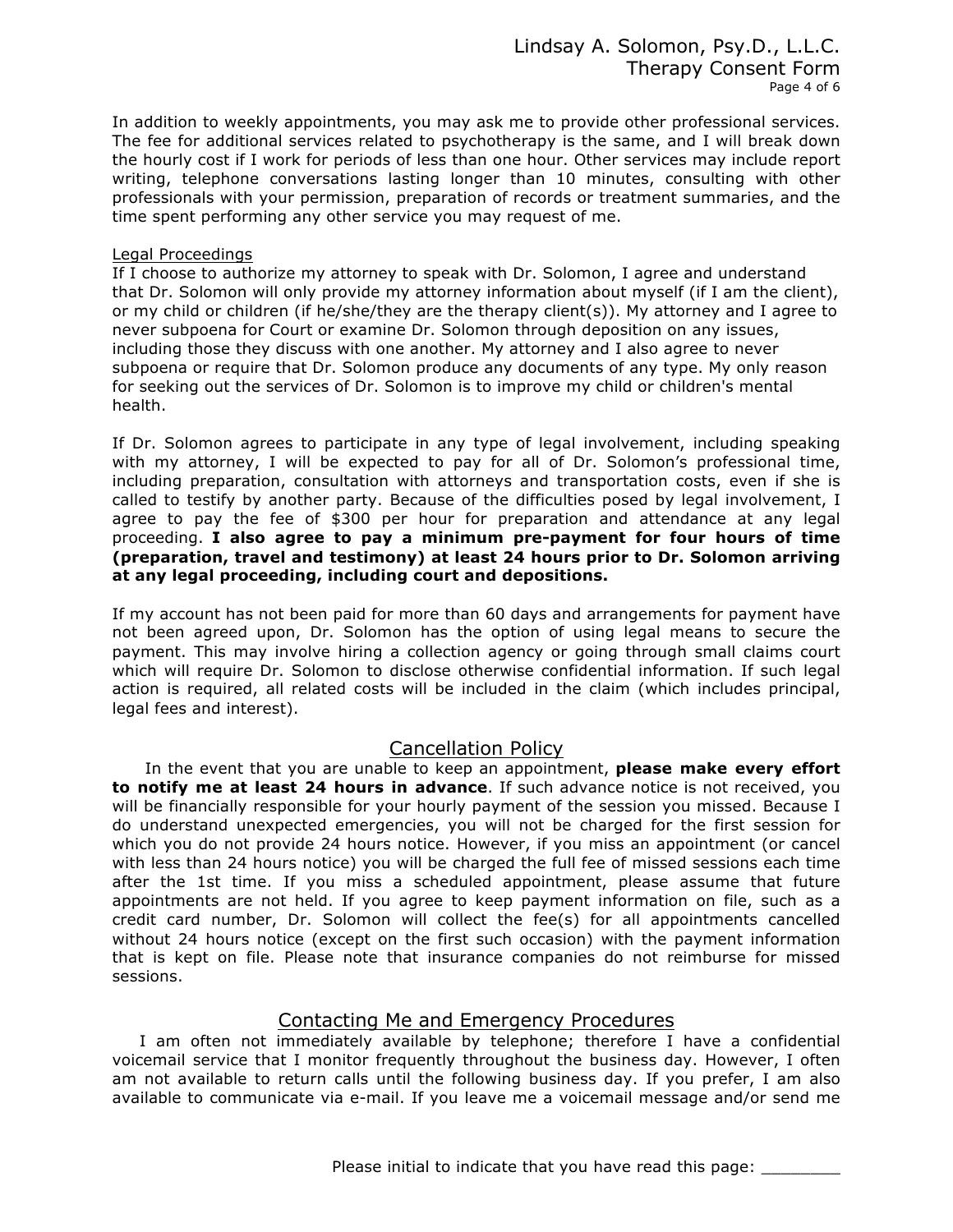an email and you do not receive a response from me within 2 business days, please assume that I did not receive your message. Should you leave a message during the weekend it may not be returned until the start of the week unless it is a clinical emergency.

Because I cannot guarantee an immediate response and I may not receive your message until the next business day, if you have a mental health emergency, I encourage you not to wait for my call, but to do one or more of the following:

- Call the Georgia Crisis and Access Line at 1-800-715-4225
- Call a friend, family member, or other person that you consider to be a part of your support network.
- Call 911.
- Go to a hospital emergency room of your choice.

### Minors and Parents

Clients under 18 years of age (who are not emancipated) and their parents should be aware that the law allows parents to examine their child's treatment records unless I believe that doing so would endanger the child or we agree otherwise. Because privacy in psychotherapy is often crucial to successful progress particularly with teenagers, it is my policy to request an agreement from parents that they consent to limited access to their child's records. If they agree, during treatment I will provide them only with general information about the progress of their child's treatment and his/her attendance at scheduled sessions. Any other communication will require the child's Authorization. However, if I feel that the child is in danger or is a danger to someone else, I will notify you of my concern, if prudent. If possible, I will discuss the matter with the child before giving any information to you and I will do my best to handle any objections he/she may have.

*If you are divorced or separated, or were never married to your child's other parent, you must provide to me, in writing, proof that you are able to provide consent for treatment, as soon as possible.* 

Please print, date, and sign your name below indicating that you have read and understand the contents of this form, you agree to the policies of your relationship with me as your therapist, and **you authorize me to begin treatment with you/your child.**

**Client Name (Please Print) Date 2018** 

**Client Signature** 

**If Applicable:** 

1

i,

1

Parent's or Legal Guardian's Name (Please Print) **Date Date** 

**Parent's or Legal Guardian's Signature**

Please initial to indicate that you have read this page: